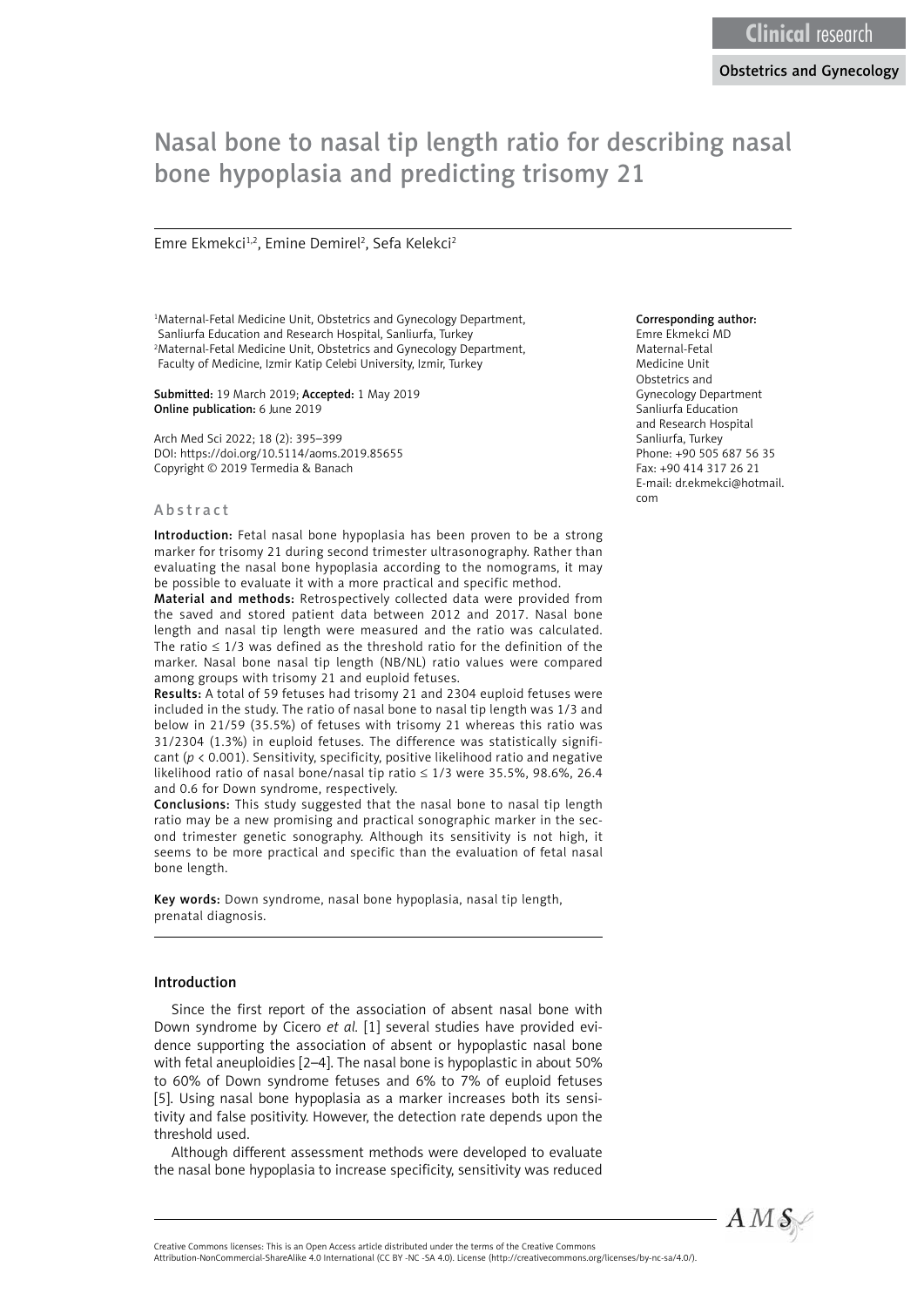simultaneously. These evaluation methods include the ratio of biparietal diameter-nasal bone length (BPD/NB thresholds of  $> 9$  to  $> 12$  have been used to define abnormal)  $[6]$ ,  $\leq$  2.5 mm threshold for abnormal nasal bone length [7], a gestational agebased threshold (<  $2.5<sup>th</sup>$  or  $5<sup>th</sup>$  percentile) based on the distribution of nasal bone length in normal fetuses [8], and use of multiple of the median (MoM) of nasal bone length for gestational age (< 0.75 MoM) [9, 10].

Also, studies have shown that the normal ranges of the second trimester fetal nasal bone length vary significantly among different ethnic groups [11]. So, the use of nasal bone length percentiles in screening may be impractical for different ethnic groups. Yan Du *et al.* reported the hypoplastic nasal bone rate as 1.15% in the Chinese population by using 2.5% rates described in other studies [12]. As the evaluation of the fetal face may be difficult in the late second and third trimester, due to the position of the fetus, ultrasound assessment of nasal bone is more favorable in the early second trimester [13].

This study aimed to evaluate the efficiency of the nasal bone to nasal tip length (NB/NL) ratio as a practical marker for the prediction of Down syndrome in second trimester genetic sonography.

### Material and methods

This double centered retrospective case-control study was conducted in the Department of Obstetrics and Gynecology, Maternal-Fetal Medicine Unit, School of Medicine, Izmir Katip Celebi University, Izmir, Turkey and in the Department of Obstetrics and Gynecology, Maternal-Fetal Medicine Unit, Sanliurfa Education and Research Hospital, Sanliurfa, Turkey. Both units are tertiary centers in Turkey which receive referral patients from their region. Ethical approval for this study was obtained by Harran University School of Medicine Ethical Board (registration number: 21/12/2018-10990). The study design was in ac-

cordance with the Helsinki Declaration [14], and conformed to the Committee on Publication Ethics Guidelines.

The collected data were provided from the patients' recorded and stored 18-24 weeks anatomic survey ultrasonography files performed between January 2012 and November 2018. Files of patients who had a single euploid or trisomy 21 fetuses were selected. Multiple pregnancies were not included in the study. Files containing an adequate view for evaluating the nasal bone and nasal tip were selected for inclusion. Patients with absent fetal nasal bone were excluded from the study. Fetal nasal bone and nasal tip lengths were assessed with two-dimensional images of the fetal head in the sagittal plane enlarged to include the nose, as well as the lips, maxilla and mandibula, with an angle between the insonation beam and the nasal axis close to 45° or 135° to define the edges of the nasal bone and nasal tip more sharply. Nasal bone length was measured from the proximal edge of the bone to the end of the bone. Nasal tip length was measured from the proximal edge of the nasal bone to the distal part of the nasal tip (Figures 1 A, B). All sonographic evaluations were performed by two experienced physicians (Kelekci S and Ekmekci E). The ultrasound devices used were the Voluson E6 system (GE Healthcare, Milwaukee, WI) and the Sonoace X8 ultrasound machine (Medison, Korea) with RAB 4–8-MHz transabdominal probes. Other aneuploidies were excluded from the study. Fetal karyotypes were confirmed either by chromosomal analysis when available or by neonatal examination.

The ratio of the nasal bone to the nasal tip length was calculated for all patients included in the study. The threshold ratio  $\leq 1/3$  was defined as nasal bone hypoplasia. Patients were divided into two groups as having euploid or trisomy 21 fetuses. The groups were compared for the presence of nasal bone hypoplasia according to the defined threshold for the nasal bone nasal tip ratio.



Figure 1. A – Nasal bone/nasal tip length ratio > 1/3 in euploid fetus, B – nasal bone/nasal tip length ratio  $\leq 1/3$ with Down syndrome fetus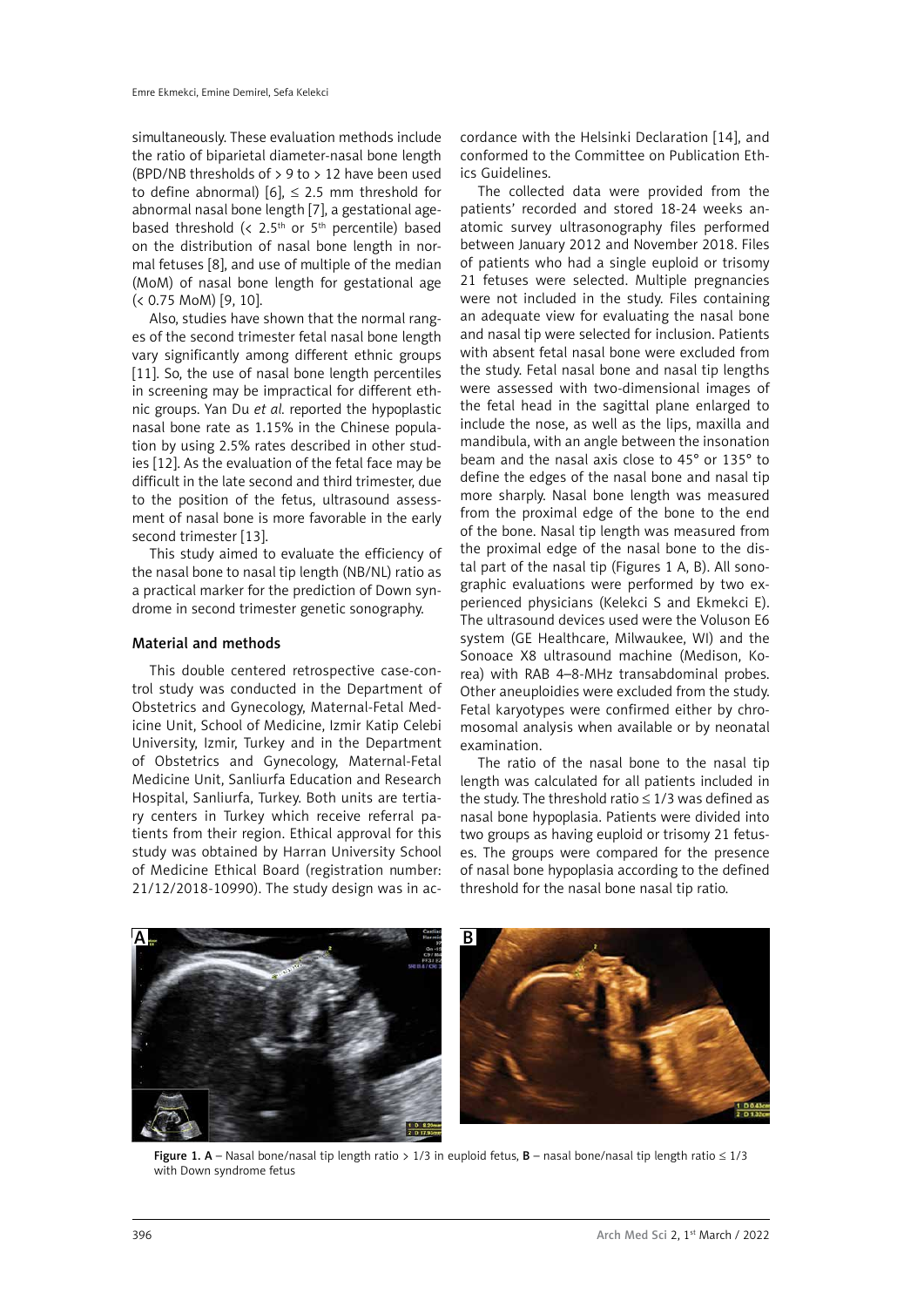

Figure 2. Box and whisker plot of NB/NL ratio in fetuses with and without Down syndrome *NB/NL – nasal bone nasal tip length ratio.*

#### Statistical analysis

Statistical analysis was performed with the  $\chi^2$ test for categorical variables and Student's *t*-test for continuous variables. The primary outcome was to detect the efficacy of the NB/NL ratio for the prediction of trisomy 21. All analyses were performed using MedCalc Statistical Software version 17.9.7 (Med Calc Software, Ostend, Belgium).

#### Results

Among 9868 pregnant women who were evaluated over the 5-year period, an adequate record for sonographic evaluation of the NB/NL ratio was achieved in 2363 women. A total of 2363 records included 59 fetuses with trisomy 21 and 2304 fetuses with normal karyotype.

In the group of euploid fetuses, the 5th percentile for the NB/NL ratio was 0.37 while it was 0.27 in the trisomy 21 group. The median rate was 0.46 in euploid fetuses (0.26–0.64) and was 0.4 (0.26– 0.61) in trisomy 21 fetuses. Mean gestational age at ultrasound assessment was 21.0 gestational weeks (range: 18–22 weeks) and the median maternal age was 33.0 years (range: 15–47 years).

Patients were divided into two groups: 59 patients with trisomy 21 fetuses and 2304 with euploid fetuses were included in the study. Figure 2 is a box and whisker plot of the NB/NL ratio for each group and the regressed median rates in groups. The diagnostic performance of the NB/NL ratio for trisomy 21 is visualized in a receiver operating characteristics (ROC) curve (Figure 3). The NB/NL ratio was 1/3 and below in 35.5% (21/59) of fetuses with Down syndrome whereas this ratio was



Figure 3. Receiver operating characteristic curve of NB/NL ratio only for detection of Down syndrome *NB/NL – nasal bone nasal tip ratio, AUC – area under curve.*

| Table I. Diagnostic accuracy of NB/NL ratio for tri- |  |
|------------------------------------------------------|--|
| somy 21 with a 1/3 threshold                         |  |

| Parameter                 | Value | 95% CI        |
|---------------------------|-------|---------------|
| Sensitivity               | 35.5% | $23.5 - 49.1$ |
| Specificity               | 98.6% | 98.1-99       |
| Positive likelihood ratio | 26.4  | $16.2 - 43.1$ |
| Negative likelihood ratio | 0.6   | $0.5 - 0.7$   |

*CI – confidence interval.*

1.3% (31/2304) in euploid fetuses. The difference was statistically significant (*p* < 0.001). Sensitivity, specificity, positive likelihood ratio and negative likelihood ratio of NB/NL  $\leq$  1/3 were 35.5%, 98.6%, 26.4 and 0.6 respectively for Down syndrome, with a false positive rate of 1.34% (Table I).

#### Discussion

This study showed that the NB/NL ratio could detect 35.5% of the fetuses with trisomy 21 with a higher specificity than other methods during the 18th and 22nd weeks of pregnancy. This practical method may be a good alternative to other difficult and time consuming methods for the evaluation of fetal nasal bone hypoplasia in the second trimester sonography.

Several studies have reported the absence of the nasal bone as the single most sensitive and specific second trimester marker for trisomy 21 in all populations [15]. It is therefore essential to evaluate the nasal bone hypoplasia during the second trimester.

Several methods have been described to define nasal bone hypoplasia with higher sensitivity and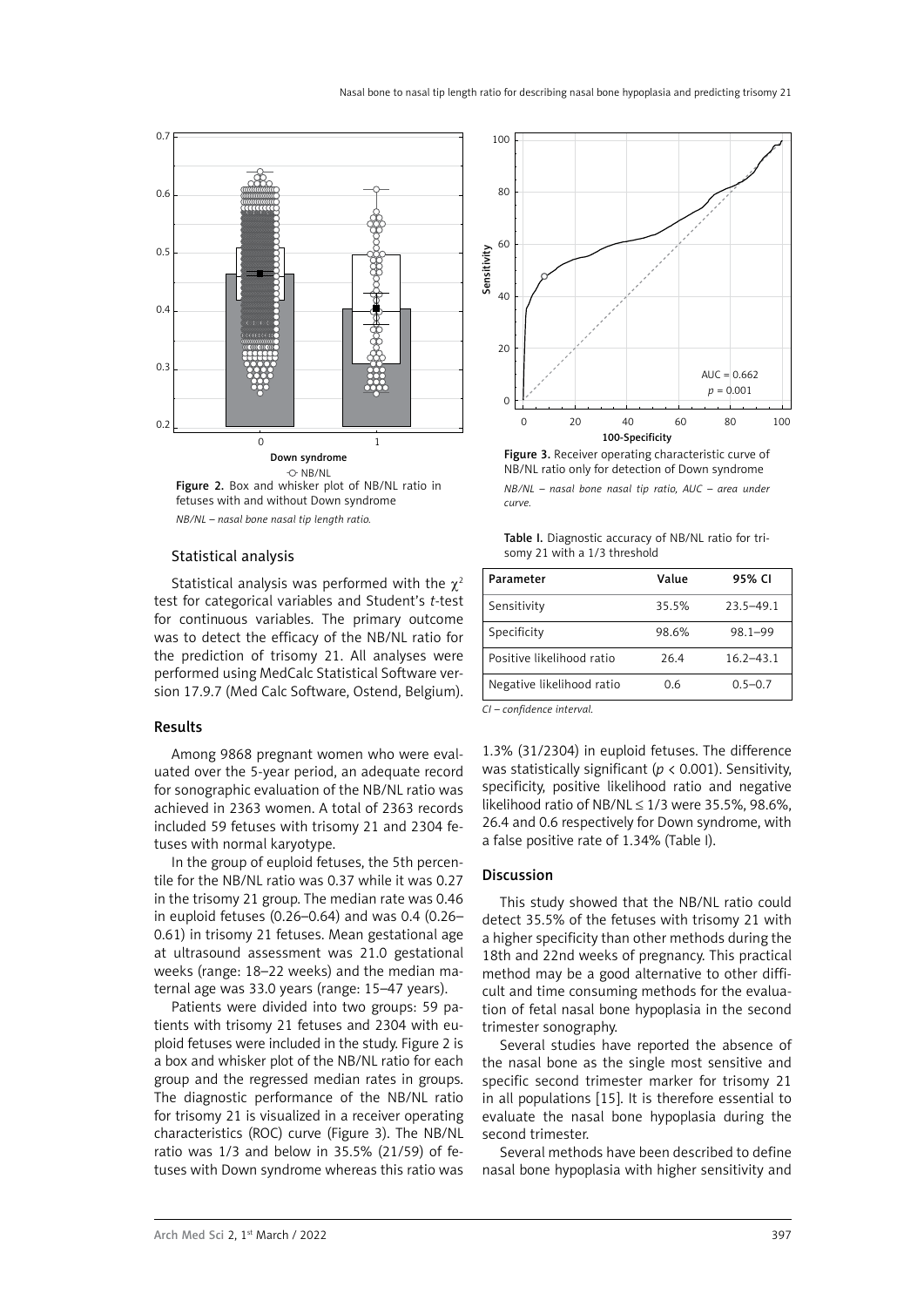specificity. In a large review comparing the length of the nasal bone (percentiles or 2.5 or 3 mm cut-off value) in trisomy 21 and normal fetuses, according to the combined data, the nasal bone was short in 40 of 83 (48.2%) trisomy 21 fetuses and 136 of 5643 normal fetuses with a 2.4% false positive rate [8]. Odibo *et al.* reported 61% sensitivity by defining nasal bone hypoplasia if BPD/NB < 11 but with 84% specificity. Also they reported 49% sensitivity with 92% specificity by defining nasal bone hypoplasia according to nasal bone MOM levels < 0.75 MOM [10]. Has *et al.* found that a nasal bone length less than  $5<sup>th</sup>$  percentile,  $\lt 0.72$ MoM, or BPD : NBL  $> 12.16$  can be used in the second trimester to define nasal bone hypoplasia as a means of predicting Down syndrome because their predictive values are similar at a fixed 5% false-positive rate [16].

In this study, sensitivity was 35.5% and specificity was 98.6% for the diagnosis of trisomy 21. Although the sensitivity of our method for defining nasal bone hypoplasia is not better than the other options, it is highly specific for the purpose compared to the other methods. None of the previous studies had a 1.34% false positive rate success with a similar sensitivity.

Prefumo *et al.* reported nasal bone length percentiles of 3992 fetuses with normal karyotype at 11–14 weeks of gestation in different ethnic populations and reported that distribution of fetal nasal bone length rates was associated with the ethnic origin of the mother [17]. Since normal limits for nasal bone length during the second trimester appear to vary according to race and ethnic background, a single fixed cutoff value cannot be used to predict trisomy 21 in different ethnic populations [11]. Thus, medical calculators are used in clinical practice to provide the nasal bone percentiles for different ethnic groups (available at http://perinatology.com/calculators/Nasal%20 bone.htm). Although our study includes results from only one center and only the Turkish pregnant population, describing a ratio rather than using percentiles may be able to eliminate natural variations due to different ethnicities, in our opinion.

In this study we specified the NB/NL ratio threshold level  $\leq 1/3$  for defining hypoplasia. This threshold was chosen to achieve higher sensitivity and specificity. Sensitivity increases to 44% when the specificity is reduced to 95%, as evidenced by the ROC curve. The most important advantage of this method is its practicability in clinical use, although it does not have the advantage of previous studies in terms of diagnostic success. Our data demonstrate that the NB/NL ratio can be used to predict trisomy 21 in the second trimester as it is simple to measure, objective to interpret, and is therefore practical to use. We believe that the NB/NL ratio can be easily integrated in second trimester obstetric sonography.

To the best of our knowledge, this is the first study to evaluate the sensitivity and specificity of the NB/NL ratio within a relatively large population of fetuses with trisomy 21 and normal karyotype. The major strength of our study is that it evaluates only the NB/NL ratio in trisomy 21 and euploid fetuses regardless of other fetal anomalies and chromosomal aberrations. Its retrospective design is the major limitation of our study. The specificity of the obtained results to the Turkish population and pregnancies of 18–22 weeks is another limitation.

Certainly, with the introduction of noninvasive prenatal tests (NIPT), screening for aneuploidies is changing and sonographic markers are losing their significance. However, currently not all countries have an established first trimester screening program and the widespread introduction of expensive cell free fetal DNA takes time. Therefore, second trimester Down syndrome markers will remain invaluable for a while longer. Our study suggests that the evaluation of NB/NL ratio may be a new promising and practical sonographic marker for Down syndrome in the second trimester ultrasonography. Although its sensitivity is not high, it seems more specific and practical than the evaluation of fetal nasal bone length. Further prospective research is warranted to determine the predictive power of the NB/NL ratio in second trimester screening for trisomy 21, particularly in comparison to the other methods used for defining nasal bone hypoplasia.

# Acknowledgments

This paper was presented under oral presentations of the 12th Turkish German Gynecologic Congress, Kyrenia, Northern Cyprus, 27–30 April 2018.

# Conflict of interest

The authors declare no conflict of interest.

#### References

- 1. Cicero S, Curcio P, Papageorghiou A, Sonek J, Nicolaides K. Absence of nasal bone in fetuses with trisomy 21 at 11–14 weeks of gestation: an observational study. Lancet 2001; 358: 1665-7.
- 2. Cusick W, Provenzano J, Sullivan CA, Gallousis FM, Rodis JF. Fetal nasal bone length in euploid and aneuploid fetuses between 11 and 20 weeks' gestation. J Ultrasound Med 2004; 23: 1327-33.
- 3. Odibo AO, Sehdev HM, Dunn L, McDonald R, Macones GA. The association between fetal nasal bone hypoplasia and aneuploidy. Obstetrics Gynecol 2004; 104: 1229-33.
- 4. Viora E, Errante G, Sciarrone A, et al. Fetal nasal bone and trisomy 21 in the second trimester. Prenatal Diagnosis 2005; 25: 511-5.